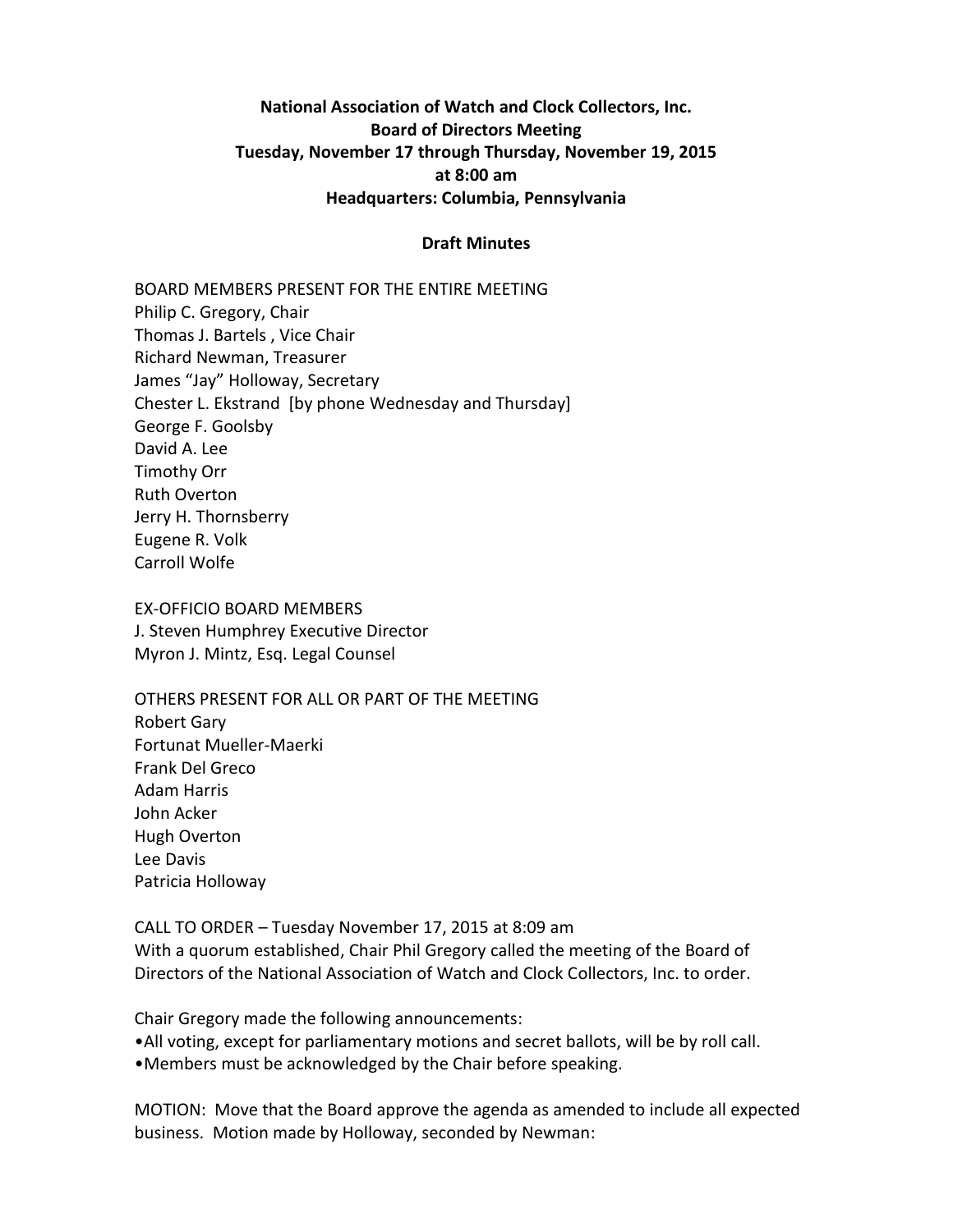Yea: Bartels, Goolsby, Gregory, Holloway, Lee, Newman, Orr, Overton, Thornsberry, Volk, Wolfe Nay: none Absent: Ekstrand Motion Approved

Motion: Move that the Board of Directors accept the minutes for the October 2015 meeting. Motion made by Holloway, seconded by Thornsberry: Yea: Bartels, Goolsby, Gregory, Holloway, Lee, Newman, Orr, Overton, Thornsberry, Volk, Wolfe Nay: none Absent: Ekstrand Motion Approved:

BUDGET PROJECTIONS: Executive Director Humphrey provided an overview of the budget projections, revenue and expenses for 2017 – 2020 with discussions from Board Of Directors. Noted items were the 2% decline of membership, which is a lower trend from earlier years. The Chattanooga National was a success but final numbers on attendance, cost and revenue have not been finalized. Noted the retirement of Nancy Dyer. Health insurance continues to go up (solicited 12 different policies). A goal for next year will be to increase attendance at the museum by increasing group tours.

Motion: Move that a balanced FY17 Budget be created as follows with the included conditions. 1) The FY17 Budget income will include a \$6 dues increase thus providing an income as per Budget B of: \$1,836,750, 2) The FY17 Budget expenditures will be equal to the FY16 Actual/Forecast expenses as is currently projected: \$1,771.811 (note that this includes a projected over-run of \$9,032), 3) Thus the FY17 Budget will provide a net income over expenses of =\$64,939, 4) I propose that the \$50,000 of this difference be used as follows: a) The Executive Director can select additional line item expenditures to be added to the FY17 Budget Expenditures and submit them to the Finance Committee for approval. (Final Board Approval Required). B) The total approved line items shall not exceed +\$50,000 so that the FY17 Budget will remain Balanced, c) The additions can be done at any time during FY17 with full knowledge of actual/future expenditures during FY17.

Motion made by Lee and seconded by Volk.

After extended discussion it was determined for the motion "to lay on the table".

INVESTMENT POLICY: Richard Newman presented a new Investment policy, which is combining two old policies of 32 pages to one with 6 pages. The returns have been below expectations over the last few years with future growth anticipated to be flat.

Motion: Move that the Board of Directors accept the new investment policy. Motion made by Holloway seconded by Volk.

Yea: Bartels, Goolsby, Gregory, Holloway, Lee, Newman, Orr, Overton, Thornsberry, Volk, Wolfe Nay: none Absent: Ekstrand Motion Approved:

FUTURE CAPITAL REQUIREMENTS: Steve Humphrey presented a list of future capital requirements. The list had line item detail including anticipated investment and the years moving forward in which the work should be performed. The Board discussed the items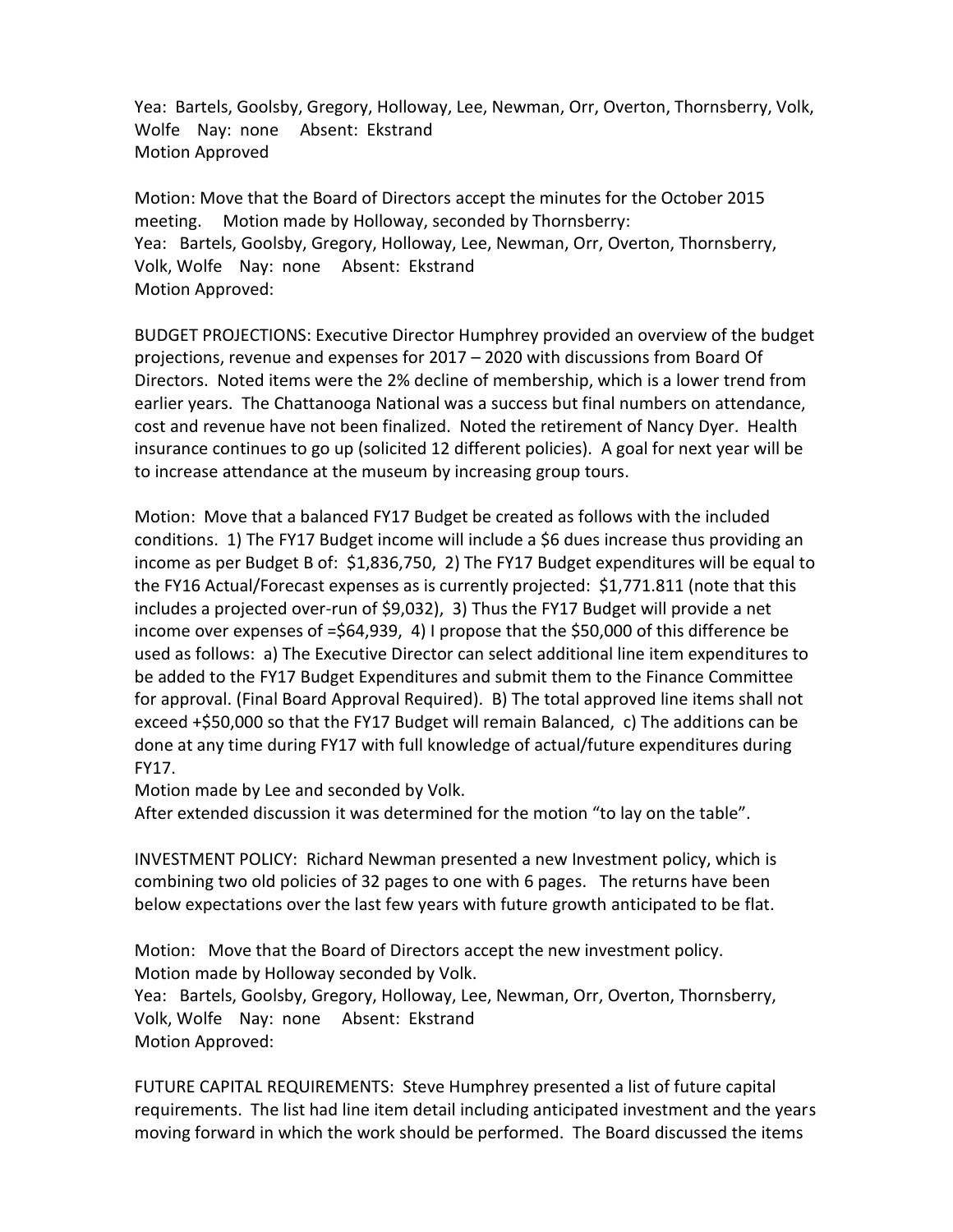in detail with questions on what could be deferred to later dates.

Motion: Move the Board of Directors to enter into Executive Session. Motion made by Holloway and seconded by Newman.

Yea: Bartels, Goolsby, Gregory, Holloway, Lee, Newman, Orr, Overton, Thornsberry, Volk, Wolfe Nay: none Absent: Ekstrand

The Chair announced no motions made or actions taken in the executive session.

EDUCATION REPORT: Katie Knaub, Director of Education, presented a program covering the education program and the requested changes to the program. The goal is to divide the current process, which has two committees, Education and Programs, into 5 committees allowing a greater focus on each area. The five areas are: Curriculum (technical), On-Line Learning, Programs (historical and technical information), Audio Visual, and Watch and Clock Traveling Workshops (Field Suitcase Workshops). Each area will have a committee chair that will select their committee.

Pat Holloway, Program Chair, gave an overview of their efforts and the goals for the coming year. Robert Gary who has been supporting the Audio Visual of programs gave an update of his work and showed examples of the outstanding work he has performed in auditing the programs that have been recorded.

The Board next reviewed the policy on Reserve Revenue, which requires the association to maintain \$400,000 in reserve. The low performance of the investments has allowed the reserve to fall closer to the minimum value. It was discussed that a goal for the financial security to maintain the organization in the future should consist of 3 equal parts: growth of endowment funds, grants and gifts to the association and annual membership.

Tom Bartels reported on Other Revenue Sources and noted there was concern in charging non-members a fee to see and use our website. The Board did discuss ideas for income with no action taken.

Motion: Move that the Board of Directors to move into Executive Session. Motion made by Holloway and seconded by Newman. Yea: Bartels, Goolsby, Gregory, Holloway, Lee, Newman, Orr, Overton, Thornsberry, Volk, Wolfe Nay: none Absent: Ekstrand Motion Approved:

The Chair announced no motions made or actions taken in the executive session.

Motion: Move that the Board establishes a (3-director) task force for the purpose of identifying common areas of interest between the NAWCC and the AWCI to be chaired by the Board of Directors Vice Chair (Tom Bartels).

The motion was made by Bartels and seconded by Volk.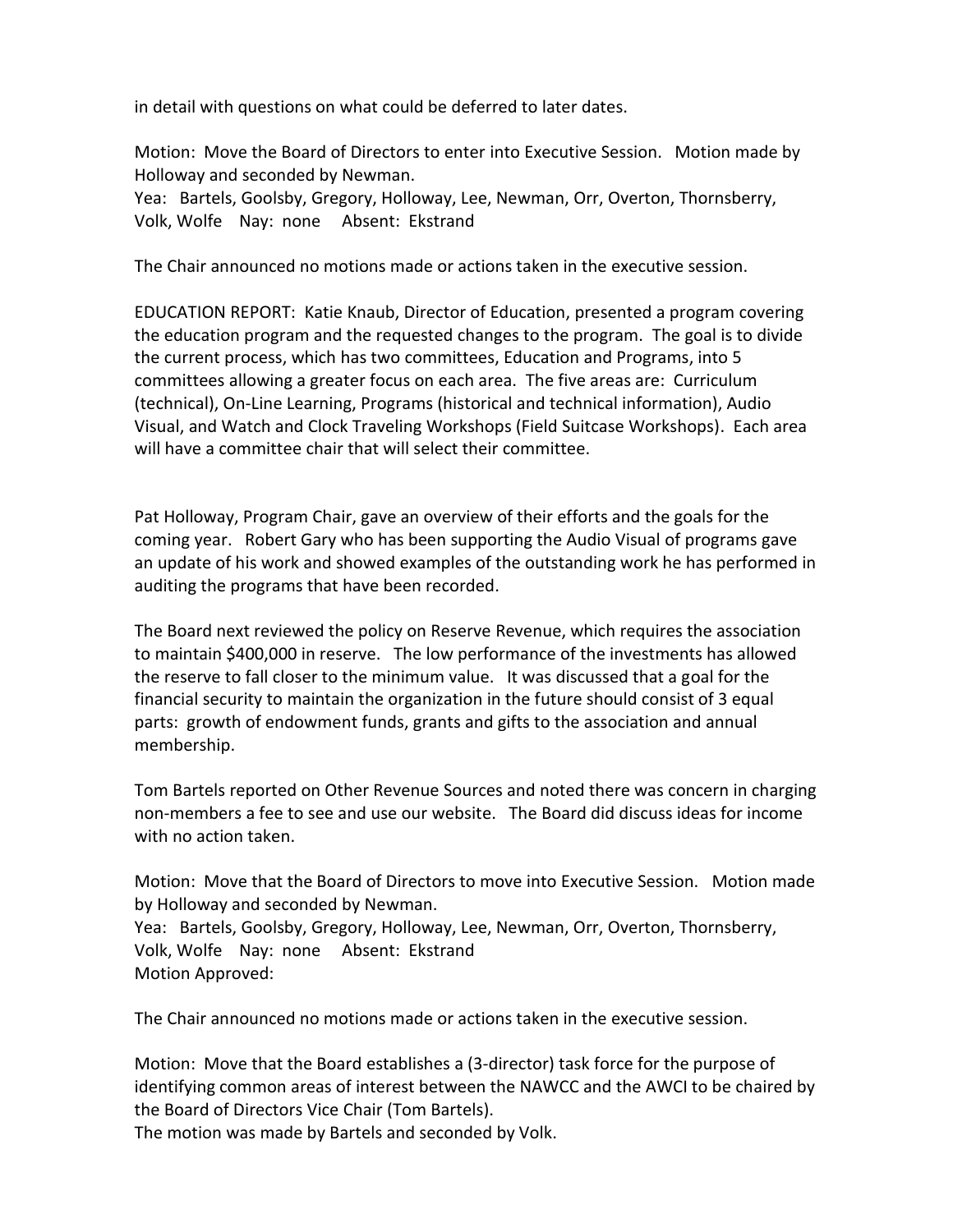Yea: Bartels, Goolsby, Gregory, Holloway, Lee, Newman, Orr, Overton, Thornsberry, Volk, Wolfe Nay: none Absent: Ekstrand Motion Approved:

Motion: Move that the Board recess until Wednesday, November 18, 2015. Motion made by Lee and seconded by Volk. Yea: Bartels, Goolsby, Gregory, Holloway, Lee, Newman, Orr, Overton, Thornsberry, Volk, Wolfe Nay: none Absent: Ekstrand Motion Approved:

### **WEDNESDAY, NOVEMBER 18, 2015 8:00 am**

Motion: Move to call the meeting to order. Motion made by Holloway and seconded by Newman. Yea: Bartels, Goolsby, Gregory, Holloway, Lee, Newman, Orr, Overton, Thornsberry, Volk, Wolfe Nay: none Absent: Ekstrand Motion Approved:

Motion: Motion for the Board of Directors to move into Executive Session. Motion made by Goolsby and seconded by Thornberry. Yea: Bartels, Goolsby, Gregory, Holloway, Lee, Newman, Orr, Overton, Thornsberry, Volk, Wolfe Nay: none Absent: Ekstrand Motion Approved:

The Chair announced no motions made or actions taken in the executive session.

MEMBERSHIP: Tim Orr provided an update on the programs to expand membership in the organization. Merritt's and Timesavers are sending out discount coupons with their shipments advertising the opportunity to join the NAWCC. Other future ideas are a similar coupon program for advertisers in the Mart, and expanding coupons to the Business membership to pass out to their clients.

It was suggested we try sending out coupons or information about the NAWCC by auction houses that are friends to our organization. Another idea was to begin ads in wristwatch magazines, which is an area seeing growth from the younger generation of adults.

Motion: Move that the Education Program will be administered by a Coordinator who will have the following committees with chairs: Curriculum, On-line learning, Watch and Clock Traveling Workshops, Programs and Audio Visual. Each committee will be composed of a chair that will select the committee members. Motion made by Holloway and seconded by Goolsby.

Yea: Goolsby, Holloway, Newman, Overton Nay: Bartels, Lee, Orr, Thornsberry, Volk, Wolfe Absent: Ekstrand Motion Failed

Motion: Move that the Education Program reporting to the Executive Director and the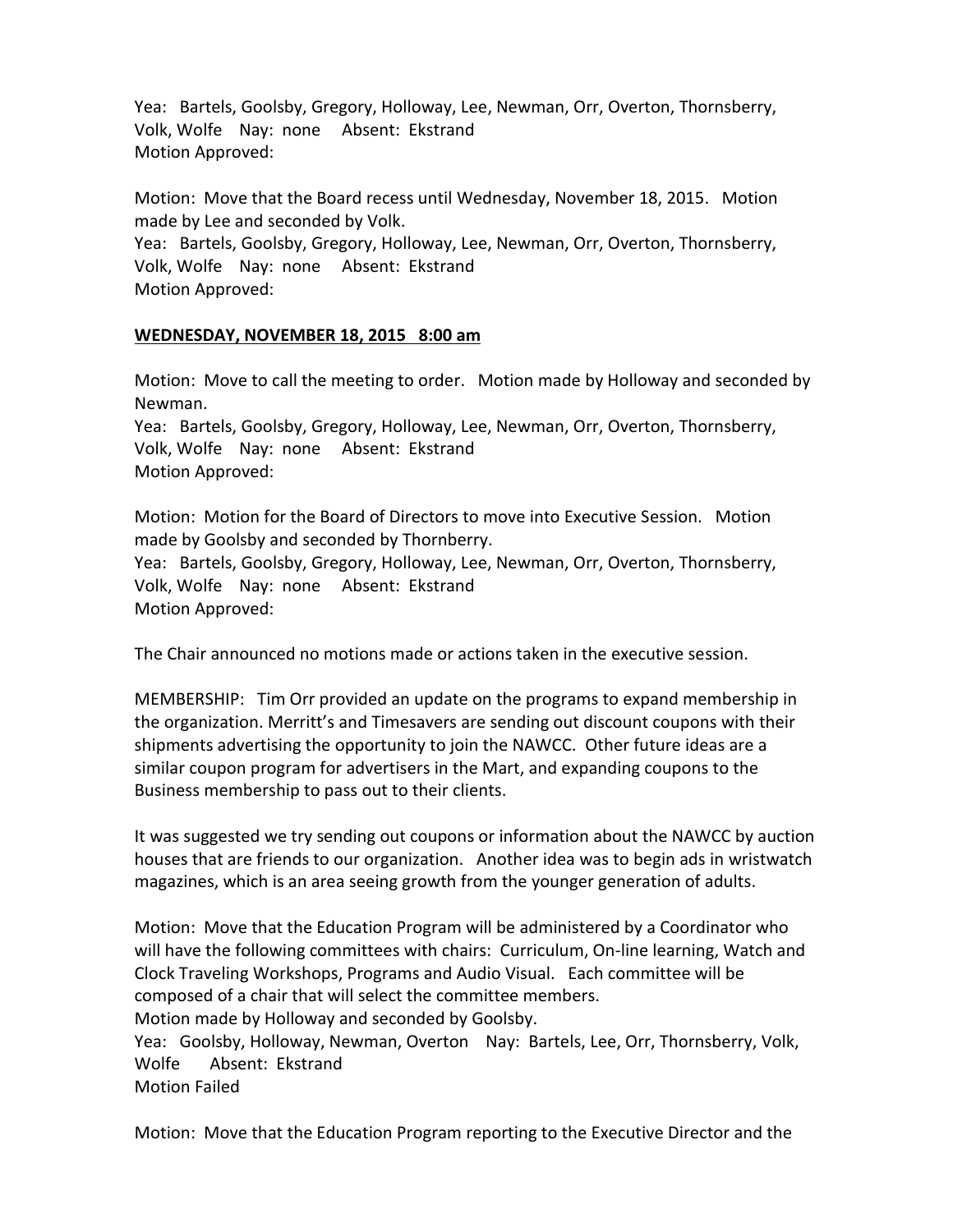Board of Directors Chair consist of the following committees: Curriculum, On-line learning, Watch and Clock Traveling Workshops, Programs and Audio Visual. Each committee will consist of the chair that will appoint the committee members. Motion made by Holloway and seconded by Newman. Yea: Bartels, Ekstrand, Goolsby, Gregory, Holloway, Newman, Orr, Overton, Thornsberry, Wolfe Nay: Lee, Volk

Motion Approved:

Motion: Move to approve the Education Chairs: The proposed chairs are: Curriculum – Terry Casey On-Line Learning – open Watch and Clock Traveling Workshops – Mike Dempsey Audio Visual – Robert Gary Voting was held by silent vote and noted chairs were approved. Programs – Pat Holloway (no vote required since she is the current Program Chair)

MUSEUM REPORT: by Noel Poirier, Museum Director: Noel presented a multi-point program which includes seeking local support within the community which has not been as strong as he has hoped, increasing our contact and work with watch and clock manufacturers with displays featuring their products in our museum and gaining their financial support, and greater focus with state area groups that currently support the museum.

The focus in 2015 has been to increase the museum presence on the Internet. This includes Twitter, Linked in, Facebook, Instagram, You-Tube and other media that reaches out to the public and raises awareness of our museum. The museum may now be seen on the Internet with most of the items being cataloged for viewing.

Income ideas are to sell key photos of items within the museum and reaching out to the travel services that schedule bus tours to add the NAWCC to their stops. This requires our investment in attending their conventions to make more contacts with the people who schedule the tours.

LIBRARY REPORT: The library is continuing to improve the archive of data with improved index information on items for check out. Reminded the attendees that they have a large library of programs for education and training.

CHAPTER RELATIONS REPORT by Gene Volk. Gene noted they have 4 goals. 1. Update the chapter handbook every 4 years. A new handbook will be due in January 2019. 2. Chapter survey every two years with the next survey due in April 2017. 3. Send out a chapter's relation's newsletter twice a year. 4. Ensure chapters may receive NAWCC member lists that apply to their area for contact and growth.

Discussion on chapter issues that lack of leadership is a reason for chapters failing. The need for members to step up and take a leading role has been the key issue for a chapter to request their charter to be recalled.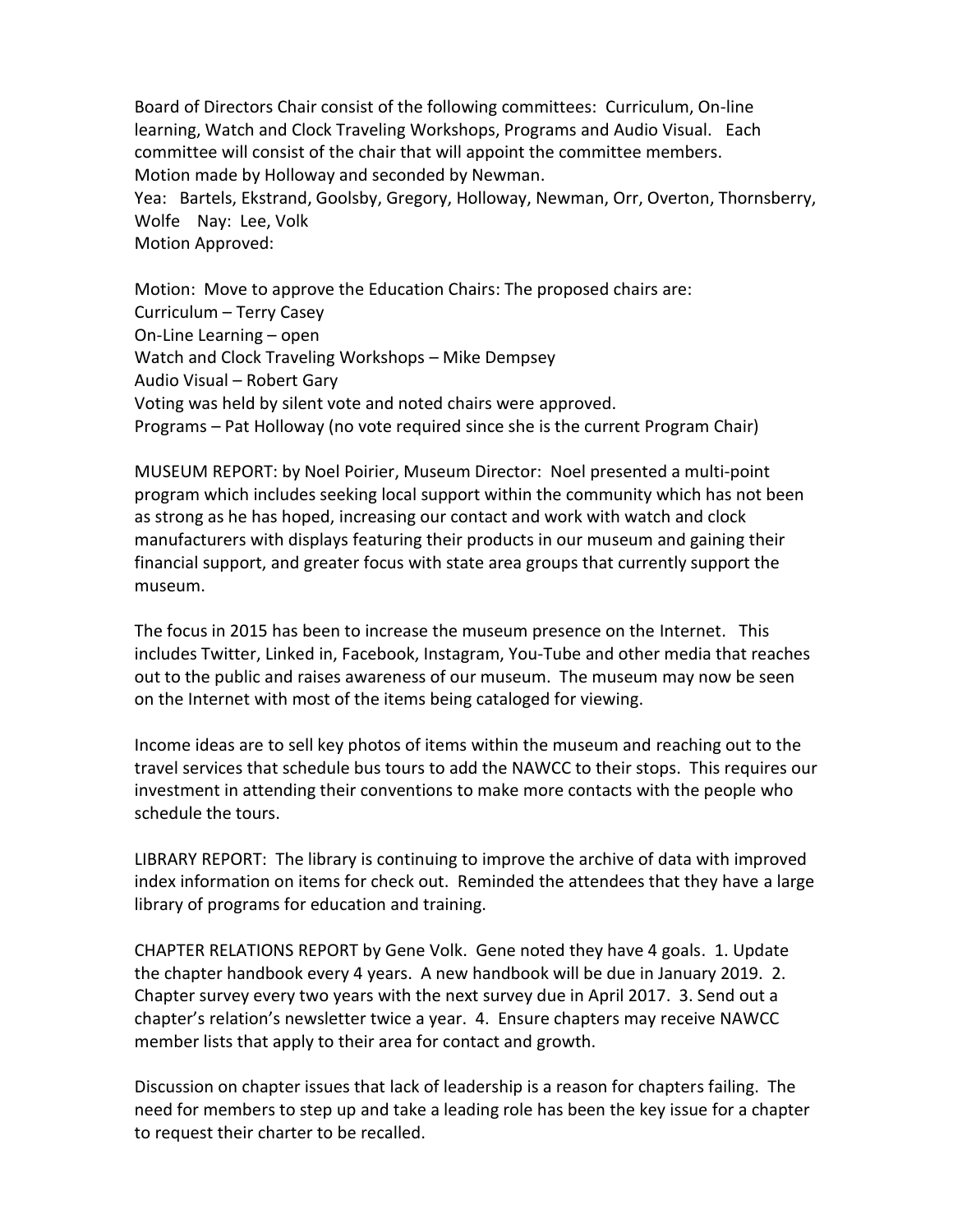ENDOWMENT PROGRAM: George Goolsby. George presented the goal for the organization in having the budget provided from 3 equal sources: annual membership, endowment earnings and grants and gifts to the organization. A tailored focus to add 2 million to the current 2.5 million endowment along with 3 million in future gifts to reach the 7.5 goals. The total of 7.5 million, based on historic earnings, could provide the 1/3<sup>rd</sup> yearly budget needed to continue the organization.

To accomplish these goals the needs will be presented to the members with various ways they may support the organization. Our current endowments are focused on the Museum, the Library and Education.

MEMBERSHIP: Pam Lindenberger gave an excellent presentation on the current membership programs. The membership team reaches out to members using the Internet with emails as well as the USPS mail service. Her staff makes personal calls to members who do not automatically renew and encourage them join again. They have good success by showing their concern. The majority of our members are in the US and Canada. Pam noted that her staff fills in across the organization when other staff members are out which allows our national staffing to remain low and effective.

PUBLICATIONS: [Therese Umerlik,](mailto:tumerlik@nawcc.org) Editor. The Watch and Clock Bulletin is moving to more color in the publications along with advertising on the front inside, back and back inside covers. Additional advertising will be added to help increase income for the organization. The Mart will see upgraded ads to increase revenue by using our in-house graphic design staff. This magazine will focus on customer services.

Publications are seeking to extend our brand with improved guideline for articles, more articles by members, seeking out more professional relationships and potential special publications in house. They are supporting the museum and museum store, and libraryresearch center with graphic design and printing. One area they are watching closely is on copyright items in articles submitted and Internet publications of our articles.

The 75<sup>th</sup> anniversary of the NAWCC is coming up and the publications department has begun working on historic information for the bulletin as we move to the date.

The board entered into a discussion for succession of directors if a member was unable to resign due to medical or other reason such as a comma.

Motion: Move that we amend Article III, to add Section 4 to the standing Rules to read as follows:

- Section 4: Vacancy in Office
	- a) whenever there shall be a vacancy in the office of Chair, Vice-Chair, Secretary, Treasurer or any other officer of the NAWCC, the Board shall fill such office or officers in accordance with article I, Section 2 of the By-Laws.
	- b) A vacancy of an office shall occur whenever an officer shall die, resign or while in office or whenever for any reason upon ¾ or greater majority vote of the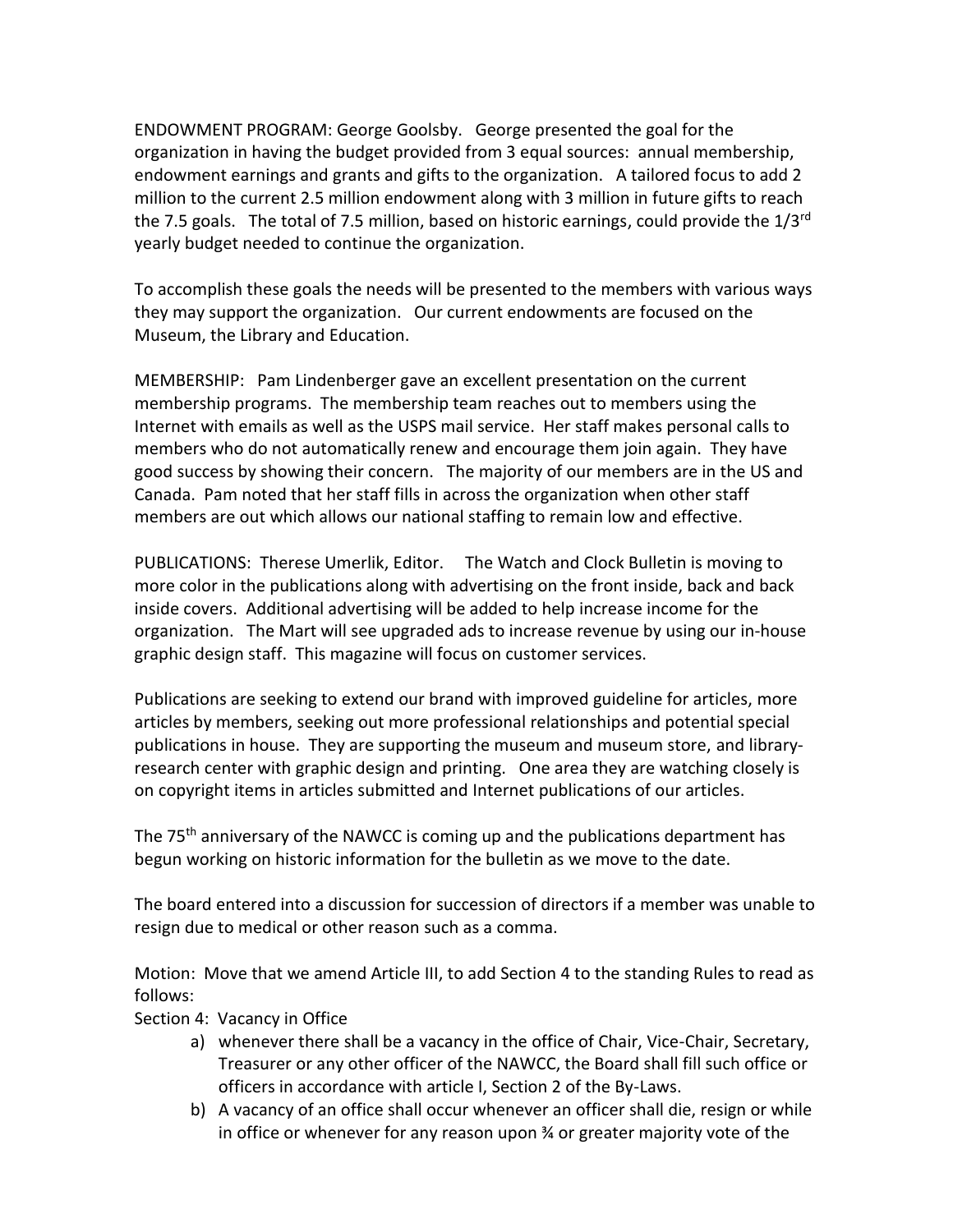Board shall determine the office is vacant. Motion made by Lee and seconded by Newman. Yea: Bartels, Ekstrand, Goolsby, Gregory, Holloway, Lee, Newman, Orr, Overton, Thornsberry, Volk, Wolfe Nay: none Motion Approved:

Motion: Motion that the Board recess until Thursday, November 19, 2015. Motion made by Holloway and seconded by Wolfe. Yea: Bartels, Goolsby, Gregory, Holloway, Lee, Newman, Orr, Overton, Thornsberry,

Volk, Wolfe Nay: none Absent: Ekstrand Motion Approved:

# **THURSDAY, NOVEMBER 19, 2015 8:00 AM**

Motion: Move to call the meeting to order. Motion made by Jay Holloway and seconded by Rich Newman.

Yea: Bartels, Ekstrand, Goolsby, Gregory, Holloway, Lee, Newman, Orr, Overton, Thornsberry, Volk, Wolfe Nay: none Motion Approved:

Motion: Motion for the Board of Directors to move into Executive Session for personnel issues. Motion made by George Goolsby and seconded by Jerry Thornberry. Yea: Bartels, Ekstrand, Goolsby, Gregory, Holloway, Lee, Newman, Orr, Overton, Thornsberry, Volk, Wolfe Nay: none Motion Approved:

The Chair announced no motions made or actions taken in the executive session.

David Lee presented additions to the public day policy at regionals. After discussion over how much direction the National should dictate to a Regional the policy was put into a motion for vote.

Motion: Move that the Public Day Policy for Regional and National Conventions be modified as shown: "The entrance fee pricing for Public day shall be proposed by host chapter(s) with approval required by the NAWCC Convention Committee. The following guideline is recommended. The Public Day entrance fee shall be no less than the member entrance fee, but may be higher.

Motion made by Lee and seconded by Volk. Yea: Bartels, Lee, Orr, Overton, Volk, Wolfe Nay: Ekstrand, Goolsby, Gregory, Holloway, Newman, Thornsberry Motion Failed:

MEMBERS MESSAGE BOARD: The discussion was about Board of Directors responding to comments on the Message Board. One issue was if the Directors or a Director does not comment, readers might feel the Board does not read or have interest in members concerns. The second issue is if a Director does respond, members may feel they speak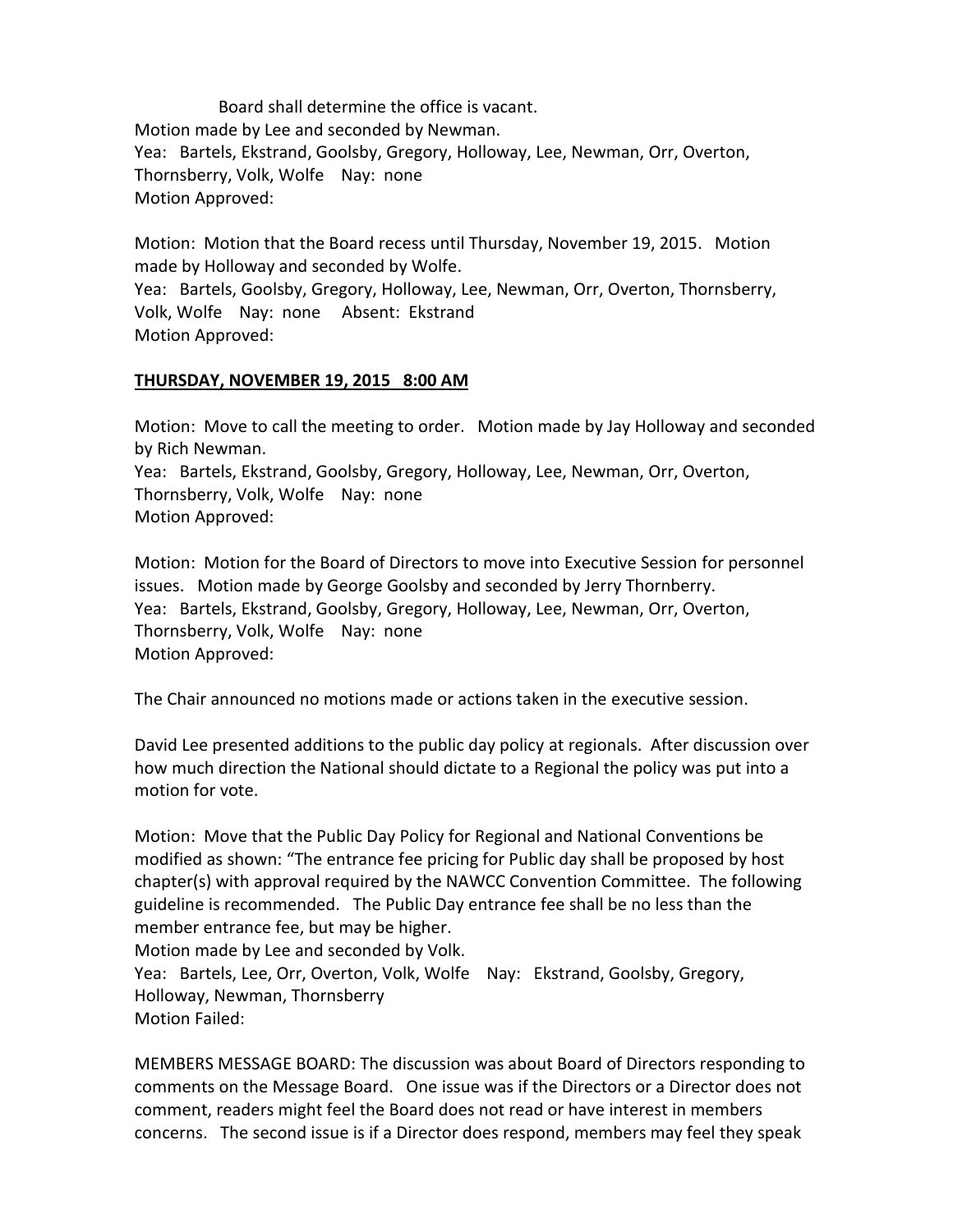for the entire Board, which is not correct. After much discussion it was determined that each Director should use their judgment on whether to respond to comments on the Member Message Board but they need to put in their comment that they speak only for themselves and not for the Board of Directors.

NATIONAL REPRESENTATION AT REGIONALS: A concern for sending Directors to Regionals is the cost. Regionals have concerns about providing a good forum for the National Rep to speak and respond to member questions. Items that should be at all regionals are: 1. Educational programs, 2. The mart and 3. National Rep interaction with members at a set time and location. Regionals do pay for advertising in the Mart to generate higher attendance. It was also noted that the number of regionals held each year is declining.

ARLINGTON TX 2017 NATIONAL CONVENTION: John Acker, Chapter 124 Mr. Acker presented the updated plan for the 2017 National Convention. Contracts are 'letters of intent' at this time and may not be signed until closer to the convention. The expense and revenue expectations were within historic numbers and expectations. They have goals to partner with a key museum to show clocks, which would increase interest in the Dallas area to gain more attendance and new membership. Local attractions could also increase member attendance with Six Flags, Texas Rangers, water parks, ATT Stadium tours, Dallas downtown, Ft. Worth stockyards and more. The exhibits are scheduled to be Clocks of Joseph Ives and Tools and Techniques in horology.

Motion: Move that the Final Budget for the 2017 Arlington National Convention be approved as provided in the Board Backup Material. Motion made by Volk and seconded by Newman. Yea: Bartels, Ekstrand, Goolsby, Gregory, Holloway, Lee, Newman, Orr, Overton, Thornsberry, Volk, Wolfe Nay: none Motion Approved:

VISION PLAN 2014-2016: Ekstrand Director Chet Ekstrand reviewed the 2014-2016 Vision Plan and presented the updates since the June Directors meeting in TN.

SYMPOSIUM COMMITTEE REPORT - Fortunat Mueller-Maerki

A review of the 2015 Symposium was given and noted that it was a success. 2016 Symposium is at the Winterthur Museum in Delaware for October 6-7, 2016. The 2017 Symposium is noted Horology in Art and Art in Horology at the Boston Museum of Fine Arts, October 26-28, 2017.

2018 tentative symposium is Street Clocks – NAWCC Headquarters Date to be announced 2019 Germany Date and location to be announced The 2019 Symposium is moving forward to be held in Germany with initial agreement from the German Clock Society to provide \$20,000 to help establish the exhibit and the museum to donate the space for the symposium.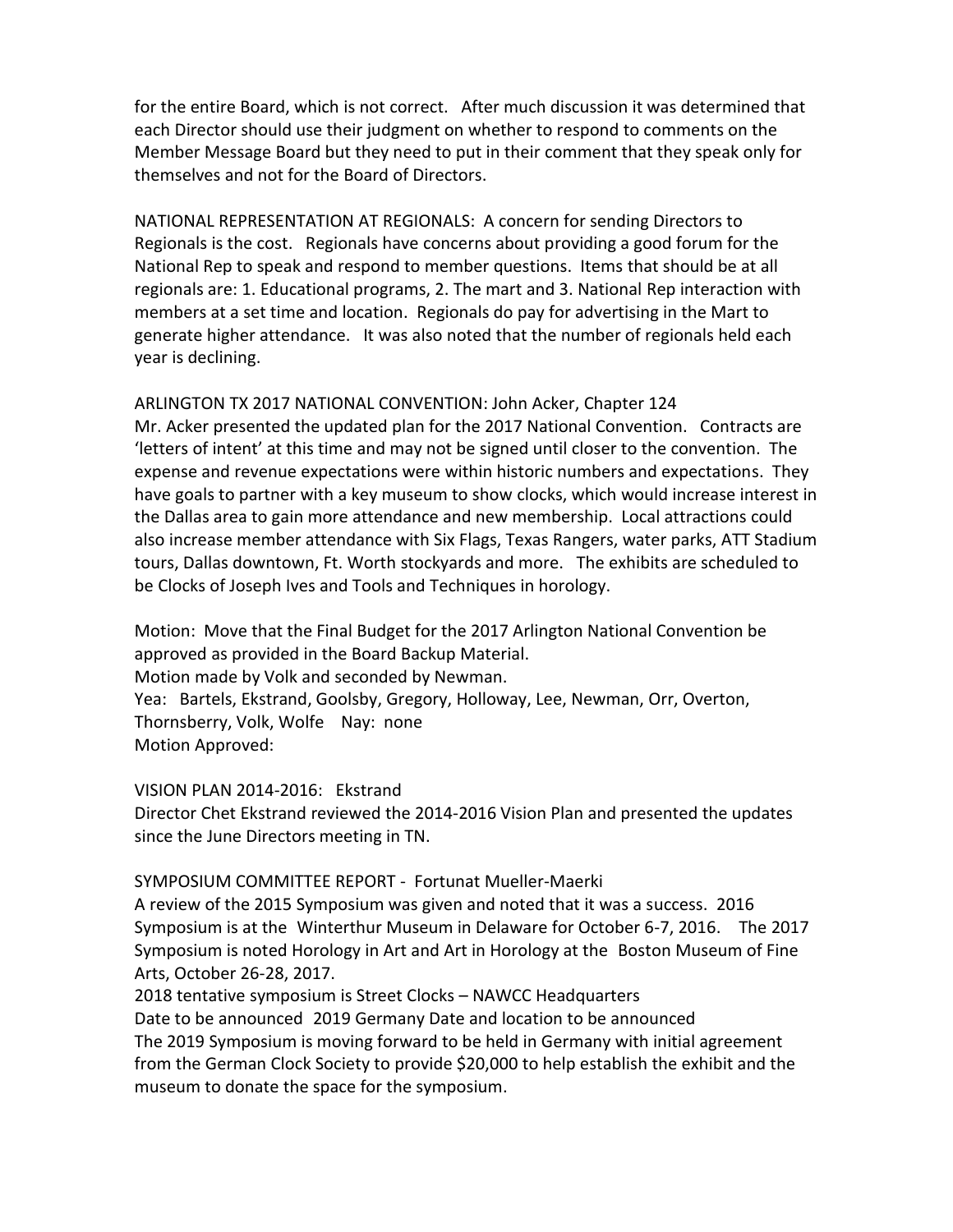Motion: Move that we pass the 2017 budget as shown. The Executive Director will do his best efforts to identify additional revenue streams and expense reductions to arrive at a balanced budget by fiscal year end, reporting on progress toward that objective quarterly to the board.

Motion made by Newman and seconded by Bartels.

Yea: Bartels, Ekstrand, Goolsby, Gregory, Holloway, Newman, Overton, Thornsberry, Wolfe Nay: Lee, Orr, Volk Motion Approved:

National Representation to the Regionals: Chair Gregory selected the Directors for the regionals being held between now and the National in July. Kentucky Thoroughbred, January 15-16 Gene Volk Florida Mid-Winter, February 12-14 Rich Newman Channel Islands, February 18-19 David Lee Lone Star, March 4-5 Tim Orr Arizona Sunshine, March 18-19 Chet Ekstrand Southern Ohio, April 7-9 George Goolsby River Cities, April 15-16 Tim Orr Pacific Northwest, May 5-7 Carroll Wolfe Arkansas Razorback, May 13-14 Ruth Overton North Coast, May 20-21 Tom Bartels

NOMINATING AND ELECTIONS COMMITTEE: Ruth Overton Director Overton provided an update on the activity. No major changes noted.

Motion: Move that a committee of 3 Directors, chaired by Jay Holloway, explore potential income opportunities to report back at the January 2016 Board of Directors meeting. Chair will appoint the 2 other committee members. Motion made by Holloway and seconded by Bartels. Yea: Bartels, Ekstrand, Goolsby, Gregory, Holloway, Lee, Newman, Orr, Overton, Thornsberry, Volk, Wolfe Nay: none Motion Approved:

Motion: Move that the increase in annual membership be approved as presented. Regular Membership \$8 = \$90 Regular eMembership \$8 = \$80 Introductory 4 month  $$5 = $30$ Contributory Brass \$8 = \$110 Contributory Silver \$8 = \$110 Contributory Gold  $$8 = $110$ Contributory Platinum \$16 = \$200 Contributory Ruby \$24 = \$290 Contributory Diamond \$32 = \$380 Business Regular \$15 = \$165 Business Silver \$25 = \$275 Business Gold  $$0 = $500$